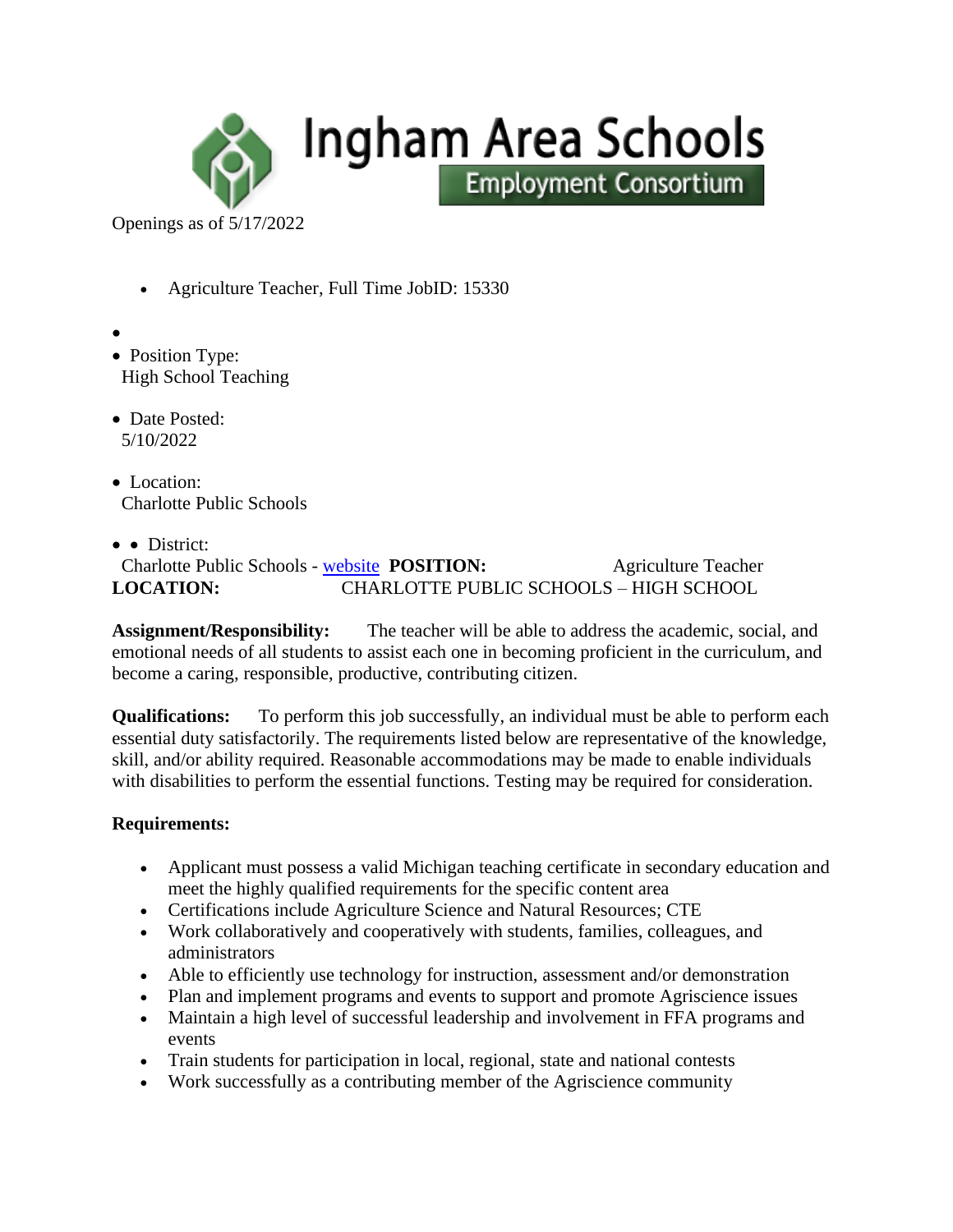• Supervise student projects as part of their individual Supervised Agricultural Experience (SAE) plan

## **Essential Duties & Responsibilities:**

- Monitor student progress, using assessments to guide instruction and making adjustments as necessary to assure student success
- Support and relate positively to high school level students; maintaining respectful, appropriate relationships
- Communicate and work effectively with students, parents, colleagues, and administration
- Effectively instruct students in the required curriculum and assessments
- Design and plan instructional lessons that are aligned to State Content Expectations and the District's Documented Curriculum
- Differentiate instruction and assessment as required for diverse learners; coordinating successfully with counselors and other teachers assigned to support diverse learners
- Reflect on teaching practices and actively participate in professional development, becoming engaged in professional learning communities, and keeping informed of current trends/topics and practices in general, in education, and specifically in the teacher's content area
- Maintain appropriate and timely student records; coordinating successfully with counselors and other teachers assigned to support diverse learners
- Successfully implement clearly understood and effective classroom management practices
- Maintain an appropriate, productive, inclusive and efficient learning environment
- Implement building/district improvement plans within instructional, planning and assessment practices
- Effectively utilize technology to enhance instruction; coordinating as necessary with counselors and other teachers assigned to support diverse learners

### **Education And/Or Experience:**

- Successful completion of student teaching
- Additional experiences with high school aged students (coaching, clubs, etc.)
- Knowledge of High School curriculum standards
- Knowledge of the diverse needs of adolescent learners

# **Certificates, Licenses, Registrations:**

- Valid Michigan Teaching Certificate
- Meet Highly Qualified Requirements

#### **Physical Demands:** *The physical demands described here are representative of those that must be met by an*

*employee to successfully perform the essential functions of this job. Reasonable accommodations may be made to*

*enable individuals with disabilities to perform the essential functions.*